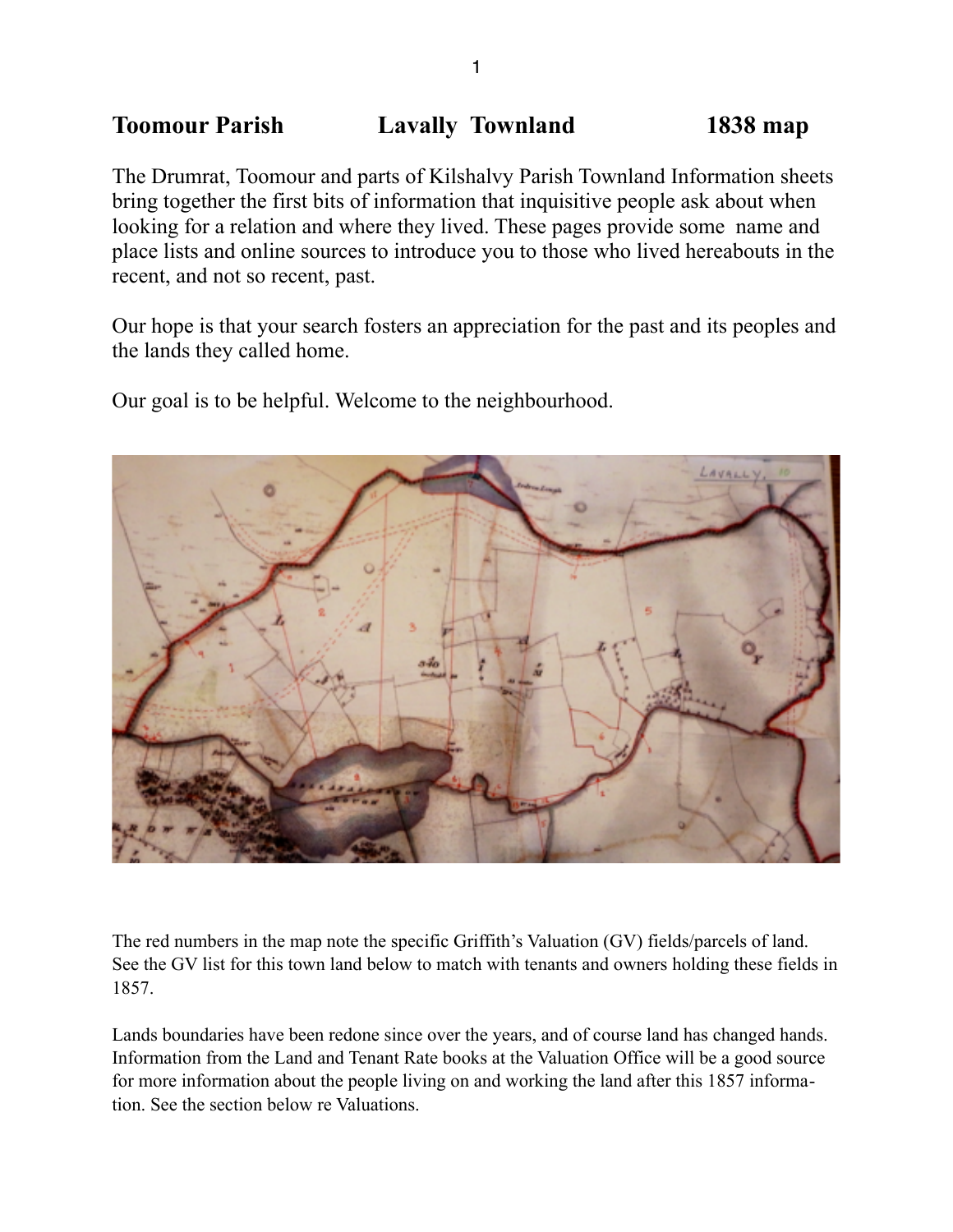We begin with the Down Survey of Ireland and other descriptive information about the townland below to get our bearings. Some sheets may contain estate records we were able to locate to give names of tenants early in the 1800s. We move on to the Tithe Applotment listings which tell us the heads of families in the town land in 1833. The Census records of 1901 and 1911 tell us who was in the houses in the townland on Census night. By visiting and searching other web sites, URL addresses provided, you may be able to track people via church records and civil records of births, marriages and deaths. Hint: The more information you have before searching, the better.

## **The Down Survey of Ireland**

Taken in the years 1656-1658, the Down Survey of Ireland is the first ever detailed land survey on a national scale anywhere in the world. The survey sought to measure all the land to be forfeited by the Catholic Irish in order to facilitate its redistribution to Merchant Adventurers and English soldiers. For more information and to view the maps, go to <http://downsurvey.tcd.ie/index.html>and explore the site.

**Townland of LAVALLY (Corran By) Down Survey Name:** Unforfeited Land **1641 Owner(s):** [Land, Unforfeited \(Protestant\)](http://downsurvey.tcd.ie/landowners.php#l1=Land,%20Unforfeited) **1670 Owner(s):** [Land, Unforfeited \(Protestant\)](http://downsurvey.tcd.ie/landowners.php#l4=Land,%20Unforfeited) **County:** Sligo **Barony:** Carbury

# **The Ordnance Survey Name Book John O'Donovan 1836**

John O'Donovan (1806-1861) led the Ordnance Survey project collecting information about the topography of Ireland. The work was carried out by sundry surveyors visiting every parish in Ireland. O'Donovan wrote the place name reports based on the data the surveyors collected.

For more information: http://www.askaboutireland.ie/reading-room/history-heritage/irish-genealogy/what-is-griffiths-valuati/

**Townland discriptions:** When a copy of O'Donovan's description is located, it will be provided.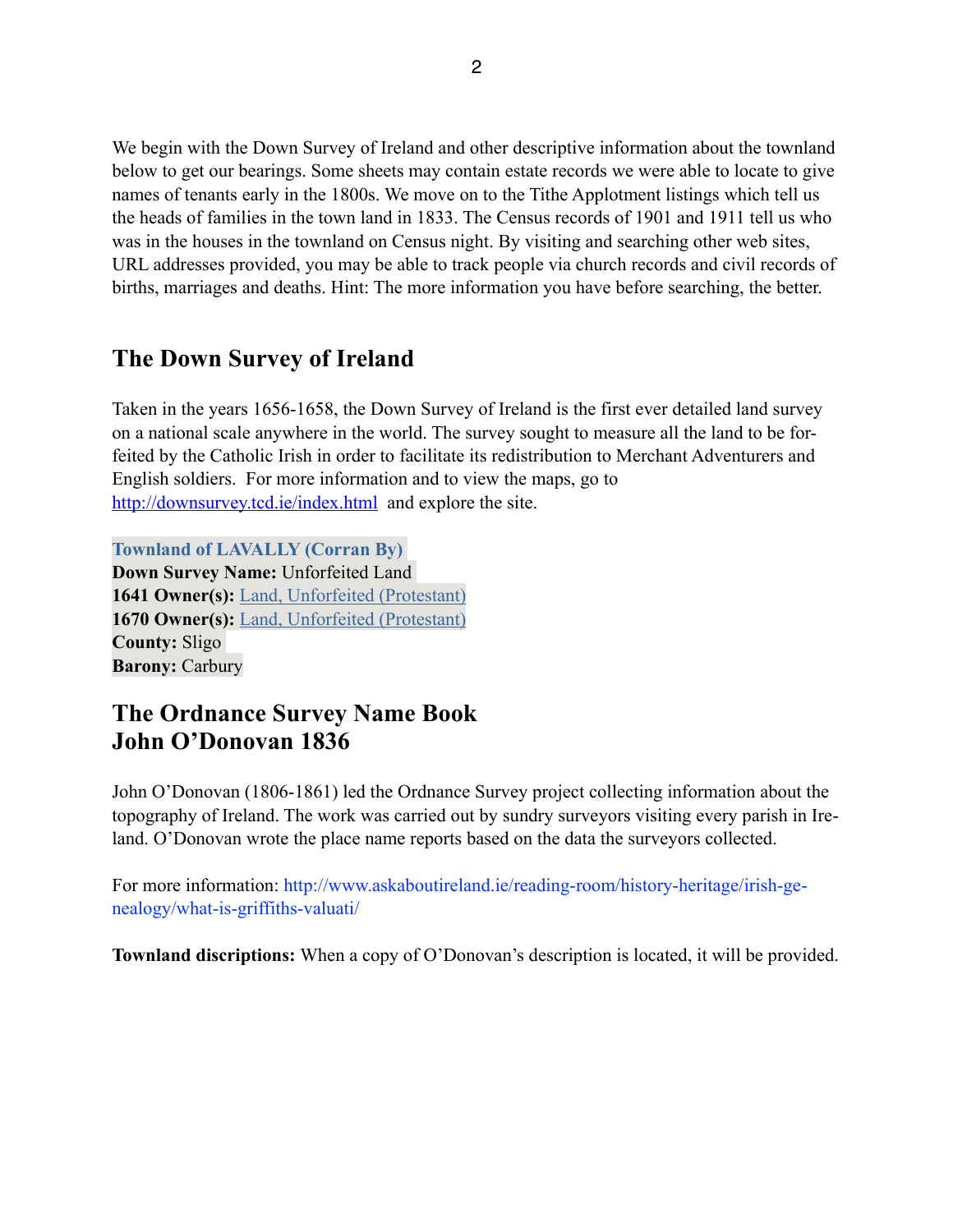### **Townland Place names**

Lavally / **An Leathbhaile (340**—33)

Lavally al. Ballicuannagh, *DS*, Levally, *Cen*.; Lavalla or Lawalla, *Old Tithe Bk/OSNB*

This information from **"The Placenames of Corran,"** by Nollaig O Muraile, given in a lecture at the 2008 Ballymote Heritage Weekend.

**Sources cited: Tax.**: Ecclesiastical Taxation, 1306; **F:** Fiants of Tudor Sovereigns (searched selectively); **CPR:** Calendar of Patent Rolls of James I; **Str:** Strafford's Inquisition, 1635 (from Wood-Martin's *Sligo*); **DS:** Down Survey, c 1655 (most citations taken from OSNB); **Cen.:** 'Census' of Ireland, c. 1659; **HMR:** Hearth Money Roll for Co. Sligo, 1665 (ed. MacLysaght); **HD:** Hiberniae Delineatio (al. Petty's Atlas), publ. 1685 (but engraved c 1663); **OSBN**: Ordnance Survey Parish Namebooks, 1837 (consulted - especially for evidence of Irish forms collected from native speakers of the language).

#### **Population, landowners and tenants**

#### **Population figures for this townland 1841-1901**

1841 1851 1861 1871 1881 1901

**NOTE:** numbers not available at this time. We'll get them on as soon as we locate source.

## **SLIGO TITHE APPLOTMENT BOOK Parish listings**

Below are the names of heads of families in the Toomour and Drumbeat parishes in 1833-4.

The Tithe Applotment Books are records compiled between 1823 and 1837 to determine the amount which occupiers of agricultural holdings over one acre should pay in tithes to the Church of Ireland. We recommend a visit to the sites below for more information.

<http://titheapplotmentbooks.nationalarchives.ie/search/tab/home.jsp> <http://titheapplotmentbooks.nationalarchives.ie/search/tab/about.jsp> <http://titheapplotmentbooks.nationalarchives.ie/search/tab/aboutmore.jsp>

Lavalla TL, Toomour Parish, Co. Sligo 1834

[Balia,](http://titheapplotmentbooks.nationalarchives.ie/reels/tab//004625727/004625727_00087.pdf) Widow [Balia,](http://titheapplotmentbooks.nationalarchives.ie/reels/tab//004625727/004625727_00087.pdf) [John](http://titheapplotmentbooks.nationalarchives.ie/reels/tab//004625727/004625727_00087.pdf) [Woodland](http://titheapplotmentbooks.nationalarchives.ie/reels/tab//004625727/004625727_00087.pdf), [John](http://titheapplotmentbooks.nationalarchives.ie/reels/tab//004625727/004625727_00087.pdf) [Porter, William](http://titheapplotmentbooks.nationalarchives.ie/reels/tab//004625727/004625727_00087.pdf)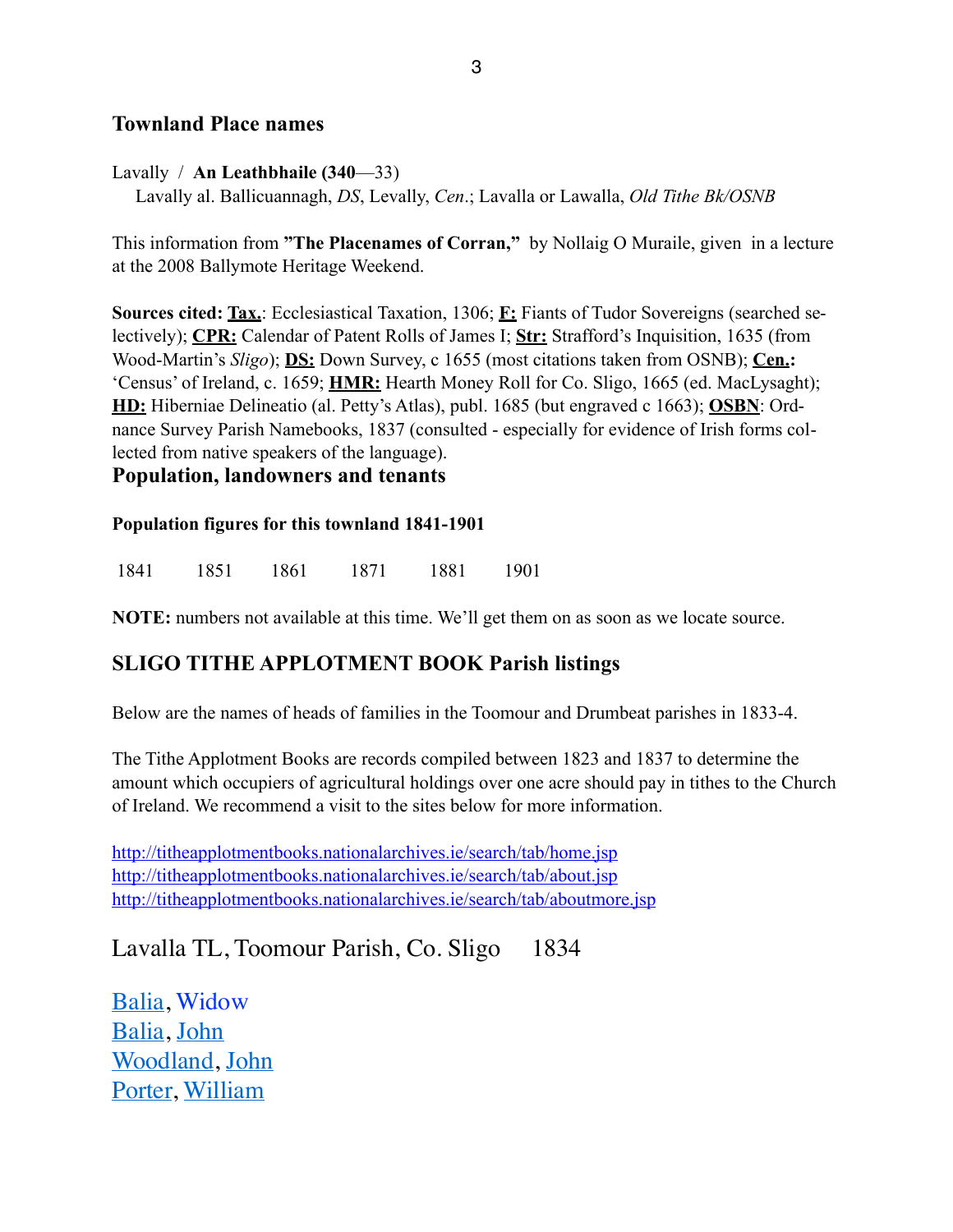[Coreoran,](http://titheapplotmentbooks.nationalarchives.ie/reels/tab//004625727/004625727_00087.pdf) [Jack](http://titheapplotmentbooks.nationalarchives.ie/reels/tab//004625727/004625727_00087.pdf) [Coreoren,](http://titheapplotmentbooks.nationalarchives.ie/reels/tab//004625727/004625727_00087.pdf) [John](http://titheapplotmentbooks.nationalarchives.ie/reels/tab//004625727/004625727_00087.pdf) [Mc Donogh,](http://titheapplotmentbooks.nationalarchives.ie/reels/tab//004625727/004625727_00087.pdf) [Domk](http://titheapplotmentbooks.nationalarchives.ie/reels/tab//004625727/004625727_00087.pdf) [Clifford](http://titheapplotmentbooks.nationalarchives.ie/reels/tab//004625727/004625727_00087.pdf), [Henery](http://titheapplotmentbooks.nationalarchives.ie/reels/tab//004625727/004625727_00087.pdf) [Tansey, Bartly](http://titheapplotmentbooks.nationalarchives.ie/reels/tab//004625727/004625727_00087.pdf) [Hunter,](http://titheapplotmentbooks.nationalarchives.ie/reels/tab//004625727/004625727_00087.pdf) [Russel](http://titheapplotmentbooks.nationalarchives.ie/reels/tab//004625727/004625727_00087.pdf) [Flynn](http://titheapplotmentbooks.nationalarchives.ie/reels/tab//004625727/004625727_00088.pdf), [Barthy](http://titheapplotmentbooks.nationalarchives.ie/reels/tab//004625727/004625727_00088.pdf) [Flynn](http://titheapplotmentbooks.nationalarchives.ie/reels/tab//004625727/004625727_00088.pdf), [Jemmey](http://titheapplotmentbooks.nationalarchives.ie/reels/tab//004625727/004625727_00088.pdf) [Cunnan,](http://titheapplotmentbooks.nationalarchives.ie/reels/tab//004625727/004625727_00088.pdf) [Peter](http://titheapplotmentbooks.nationalarchives.ie/reels/tab//004625727/004625727_00088.pdf)

More information may be found at the National Archives Genealogy Website. Access the Census [Records for 1901 and 1911 and many other informative sites at http://www.genealogy.nation](http://www.genealogy.nationalarchives.ie)alarchives.ie

## **Parish Online Resources**

Diocese of Achonry | County of Sligo Variant forms of parish name: Keash [includes townlands] in Drumrat and Toomour]

This website contains images from the National Library of Ireland's collection of Catholic parish register microfilms. The registers contain records of baptisms and marriages from the majority of Catholic parishes in Ireland and Northern Ireland up to 1880. Go to <http://registers.nli.ie/about> These are incomplete but you may be surprised!

[Other online resources for other denominations may be found at https://www.familysearch.org/](https://www.familysearch.org/wiki/en/County_Sligo,_Ireland_Genealogy#Church_Records) wiki/en/County Sligo, Ireland Genealogy#Church Records

## **Griffith's Valuation 1857**

County of Sligo, Barony of Corran, Union of Boyle

Griffith's Valuation is the name given to the Primary Valuation of Ireland, a property tax survey carried out in the mid-nineteenth century. The survey involved the detailed valuation of every taxable piece of property and published county-by-county between 1847 and 1864.

The information with tenant and owner names for this town land is below. You can see the rest by going to the page on the GV site.

#### Explore Griffith's Valuation online at these sites:

<http://www.askaboutireland.ie/griffith-valuation/index.xml>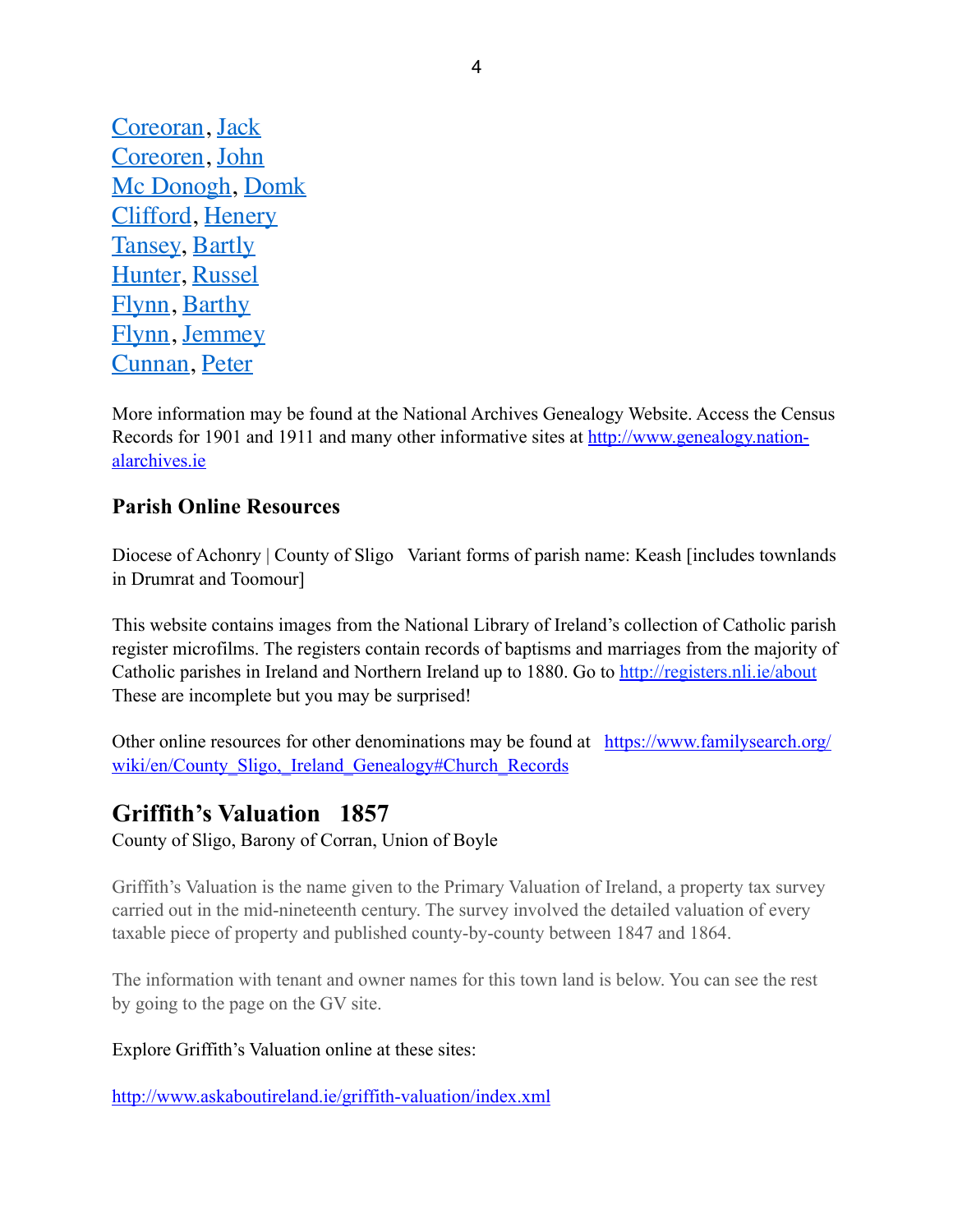<http://www.askaboutireland.ie/reading-room/history-heritage/irish-genealogy/>

[http://www.askaboutireland.ie/reading-room/history-heritage/irish-genealogy/what-is-griffiths](http://www.askaboutireland.ie/reading-room/history-heritage/irish-genealogy/what-is-griffiths-valuati/)valuati/

Looking for more about properties? See the Valuation's Office web site at [http://www.valoff.ie/en/Archives\\_Genealogy\\_Public\\_Office/](http://www.valoff.ie/en/Archives_Genealogy_Public_Office/) 

Follow the links. Some material is online, other information is digitized at their office to view.

*Lavally TL, Toomour Parish* Page 274 (*Ord. S*.33)

| Tenant          |                  |                       | Owner                     | Holding                      |  |  |
|-----------------|------------------|-----------------------|---------------------------|------------------------------|--|--|
|                 |                  |                       |                           | Land, house, offices or land |  |  |
| $\mathbf{1}$    | a                | Henry Clifford        | Sir Robt. Gore Booth, Bt. | Land, house, and offices     |  |  |
|                 | b                | Philip Gumley         | Same                      | Land                         |  |  |
| -               | $\mathbf c$      | { Henry Clifford      | Same                      | Land                         |  |  |
| $\overline{a}$  |                  | Mary Woodland         |                           |                              |  |  |
| $\overline{2}$  | a                | John Woodland         | Same                      | Land, house and offices      |  |  |
| 3               | a                | Peter Berheen         | Same                      | Land, herds ho., $&$ offs    |  |  |
| $\overline{4}$  | a                | Mary Woodlawn         | Same                      | Land, house and offices      |  |  |
| Ē,              | $\mathbf b$      | Samuel Gilmore        | Same                      | Land (Severance)             |  |  |
| ÷               | $\mathbf{c}$     | <b>Samuel Gilmore</b> | Same                      | Land (Severance)             |  |  |
| 5               | a                | <b>Charles Allen</b>  | Same                      | Land, herd's ho., & offs     |  |  |
|                 | b                | Patrick Cunniane      | Jemmet Duke               | Land (severance)             |  |  |
|                 | $\mathbf c$      | Patrick Cunniane      | Same                      | Land (severance)             |  |  |
|                 | d                | Patrick Milmore       | Same                      | Land (severance)             |  |  |
|                 | e                | Patrick Milmore       | Same                      | Land (severance)             |  |  |
|                 | $\mathbf f$      | { Mark Killeen        | Same                      | Land (severance)             |  |  |
|                 |                  | Farrell Killeen       |                           |                              |  |  |
|                 |                  | John Killeen          |                           |                              |  |  |
|                 | g                | Alexander Gilmore     | Sir Robt. Gore Booth, Bt. | Land (severance)             |  |  |
|                 | $\boldsymbol{h}$ | Samuel Gilmore        | Same                      | Land (severance)             |  |  |
| 6               | $\mathbf{a}$     | Patrick Cunniane      | <b>Charles Allen</b>      | Land, house and offices      |  |  |
| 7               |                  |                       |                           | Water (Ardrea Lough)         |  |  |
| 8               |                  |                       |                           | Water (Ballanascarrow Lough) |  |  |
| 9               | $\}$             | Isabella Irwin        | Sir Robt. Gore Booth, Bt. | Land (severance)             |  |  |
| 10 <sup>3</sup> |                  |                       |                           |                              |  |  |
| 11              |                  |                       |                           |                              |  |  |
| 12              |                  | Samuel Gilmore        | Sir Robt. Gore Booth, Bt. | Land (severance)             |  |  |
| 13              |                  |                       |                           |                              |  |  |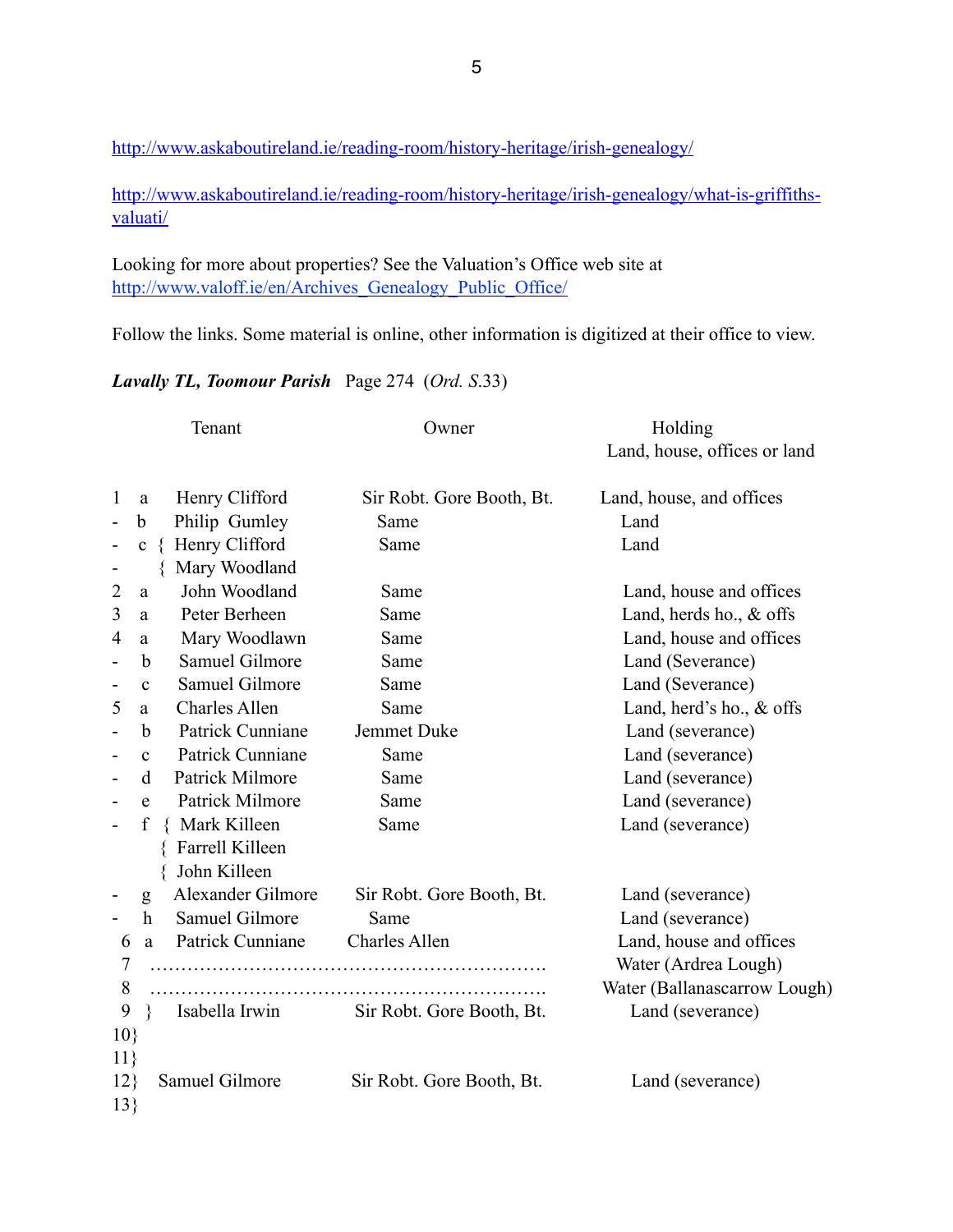|  | $\sim$<br>W<br>$\sim$ |
|--|-----------------------|
|  |                       |

# **Census of Ireland**

Census pages may be accessed through The National Archives of Ireland. This is the home page: <http://www.census.nationalarchives.ie>

We recommend reading the information available to become familiar with the records. We only provide names, ages and the briefest of other information. The Census pages has more about individuals and families and their houses and land.

## **Ireland Census 1901 Co. Sligo Lawally TL, Toomour Parish, DED Ballymote, Sligo Poor Law Union**

Occupants and houses (private dwellings/buildings). Ages as given in Census.

| <b>House 1</b> | <b>Stone</b>                                                    | Slate                     | 4 rooms                                                  |                                                                             | 5 Outbuildings Landholder is Henry Clifford.            |
|----------------|-----------------------------------------------------------------|---------------------------|----------------------------------------------------------|-----------------------------------------------------------------------------|---------------------------------------------------------|
| Clifford       | Henry<br>Minnie L<br>Annie E<br>Edith E<br>Fannie E<br>Violet E | 23<br>22<br>20<br>16<br>8 | Daughter<br>Daughter<br>Daughter<br>Daughter<br>Daughter | 48 Head of family Farmer<br>All siblings not married.<br>Scholar<br>Scholar | Widower                                                 |
| <b>House 2</b> | Stone                                                           | Thatch                    | 3 rooms                                                  |                                                                             | 7 Outbuildings Landholder is Bridget Berreen.           |
| Berreen        | <b>Bridget</b><br>Hanoria<br>Peter                              | 55<br>25<br>20            | Head of family<br>Daughter<br>Son                        | Farmer<br>Not married<br>$\epsilon$                                         | Widow                                                   |
| House 3        | Stone                                                           | Thatch                    |                                                          |                                                                             | 1 room No Outbuildings Landholder is Ruth Jinkins [sic] |
| Conroy         | Luke<br>Winifred<br>Patrick John<br>Peter                       | 55<br>50<br>15<br>11      | Wife<br>Son<br>Son                                       | Head of family<br>Single<br>$\pmb{\zeta}$ $\pmb{\zeta}$                     | Herder/Farm laborer<br>Herder/farm laborer<br>cc        |
| House 4        | Stone                                                           | Thatch                    | 2 rooms                                                  |                                                                             | 2 Outbuildings Landholder is Charles Rogers.            |
| Breheny        | Michael<br>Anne                                                 | 49<br>35                  | Head<br>Wife                                             | Herder and Ag Laborer                                                       |                                                         |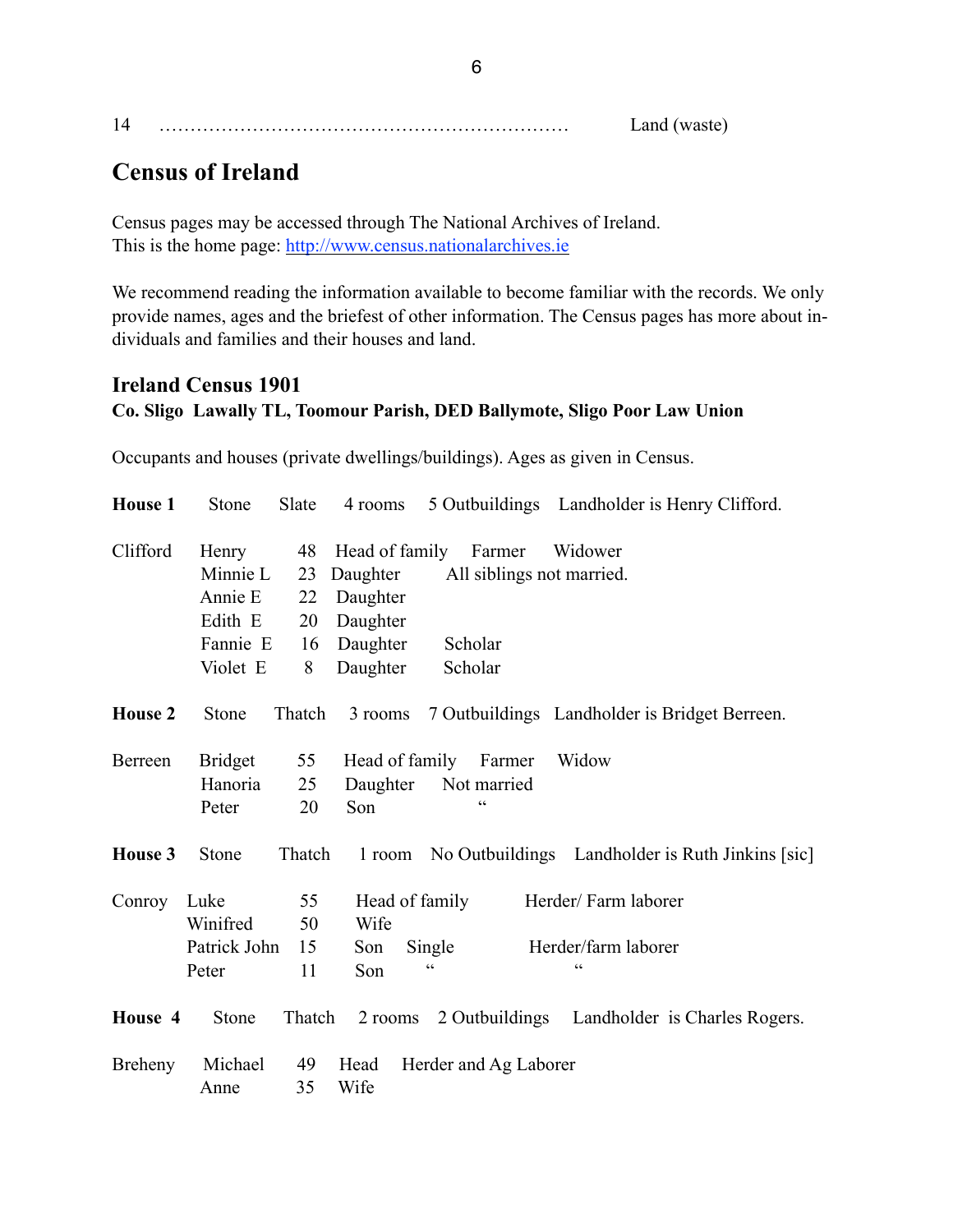| John    | 12 | Son                  |        | Scholar No sibling is married |
|---------|----|----------------------|--------|-------------------------------|
| Michael |    | Son                  | cc     |                               |
|         |    | Margaret 10 Daughter | cc     |                               |
| James   |    | Son                  | cc     |                               |
| Mary A  |    | 1 Daughter           |        |                               |
| John    | 52 | <b>Brother</b>       | Farmer |                               |

## **Ireland Census 1911 Co. Sligo Lawally TL, Toomour Parish, DED Ballymote, Sligo Poor Law Union**

Occupants and houses (private dwellings/buildings). Ages as given in Census.

| <b>House 1</b> | Stone                                    | Slate    | 4 rooms                    |                                | 8 Outbuildings Landholder is Henry Clifford.                      |
|----------------|------------------------------------------|----------|----------------------------|--------------------------------|-------------------------------------------------------------------|
| Clifford       | 55<br>Henry<br>Minnie L<br>28<br>Annie E |          | Head of family<br>Daughter | Farmer<br>All siblings single. | Widower                                                           |
|                | Edith E                                  | 26<br>25 | Daughter<br>Daughter       |                                |                                                                   |
|                | Violet E                                 | 18       | Daughter                   | Scholar                        |                                                                   |
| <b>House 2</b> | Stone                                    | Thatch   | 3 rooms                    |                                | 7 Outbuildings Landholder is Bridget Berreen.                     |
| Berreen        | 68<br><b>Bridget</b>                     |          |                            | Head of family Farmer          | Widow                                                             |
|                | Nora                                     | 33       | Daughter                   | Single                         |                                                                   |
|                | Peter                                    | 30       | Son                        |                                |                                                                   |
| House 3        | Stone                                    | Thatch   | 2 rooms                    |                                | 2 Outbuildings Landholder is Charles Rogers.                      |
| <b>Breheny</b> | Michael                                  | 62       | Head                       | Shepard                        |                                                                   |
|                | Anne                                     | 47       |                            |                                | Wife Married 18 yrs. w/ 11 children born live and 10 still living |
|                | John                                     | 22       | Son Ag Laborer             |                                | All siblings single.                                              |
|                | Margaret                                 | 18       | Daughter                   |                                |                                                                   |
|                | Michael                                  | 17       | Son                        | Ag Labor                       |                                                                   |
|                | James Joseph                             | 15       | Son                        | Scholar                        |                                                                   |
|                | Mary E                                   | 11       | Daughter                   | $\epsilon$                     |                                                                   |
|                | Patrick W                                | 9        | Son                        | $\epsilon$                     |                                                                   |
|                | Kate Anne                                | 8        | Daughter                   | $\zeta$ $\zeta$                |                                                                   |
|                | Thomas Hugh 6                            |          | Son                        | $\zeta$ $\zeta$                |                                                                   |
|                | Honora                                   | 5        | Daughter                   | $\zeta \, \zeta$               |                                                                   |
|                | Martin                                   |          | 8 months                   | Son                            |                                                                   |
|                | John                                     | 71       | <b>Brother</b>             | Ag Laborer                     | Widower                                                           |

**House 4** Private dwelling unoccupied Landholder is P.W. Jenkins of Drumcliff.